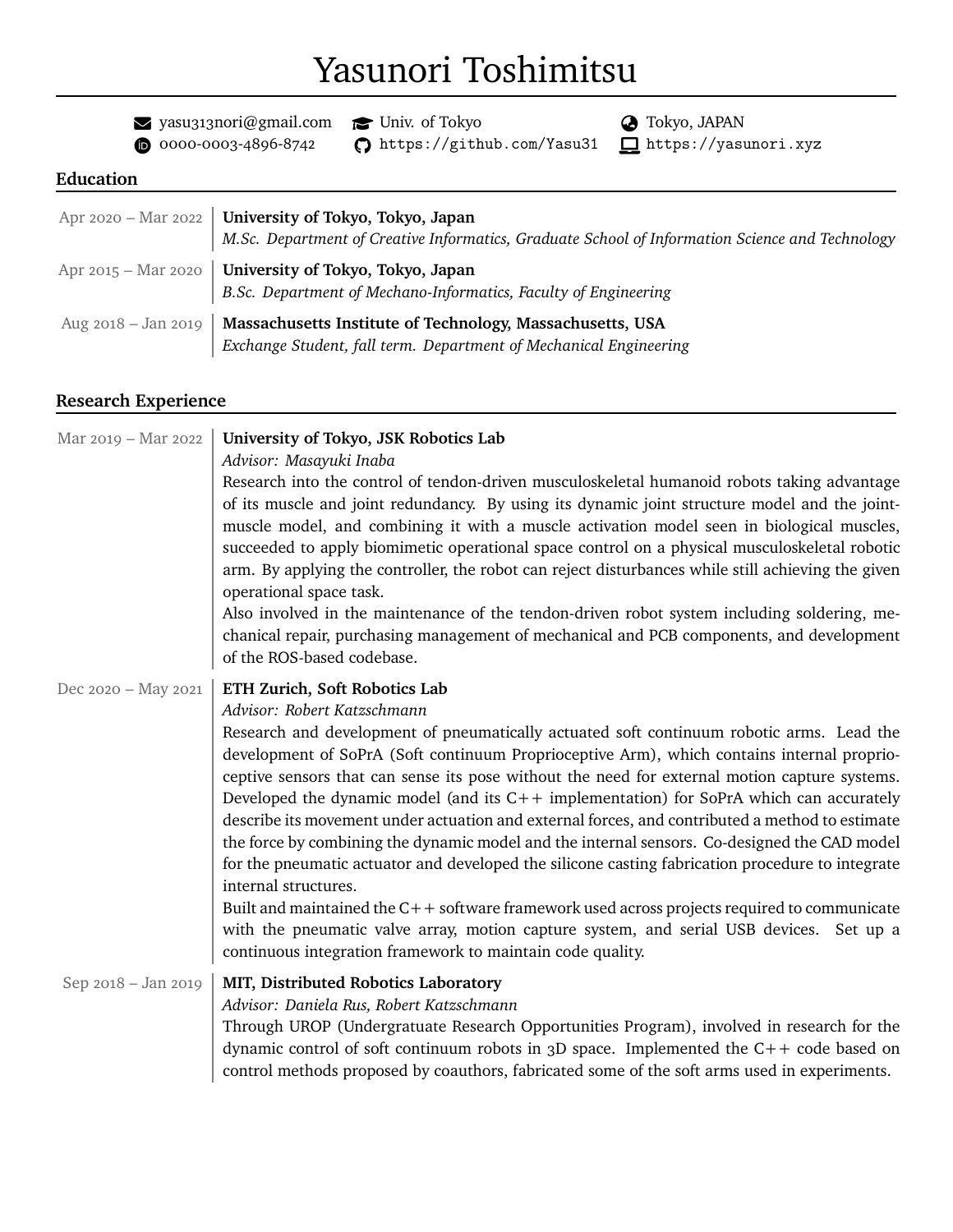#### **Employment**

#### Feb 2018 – 2020 **Connected Robotics, Tokyo, Japan**

#### *Internship*

Lead the development of soft serve ice cream robot. Connected Robotics is a cooking robotics startup based in Tokyo. Assigned to be the main developer of a new robotic system that can make soft serve ice cream, in charge of both hardware and software. Based on the Dobot Magician desktop robotic arm, developed a robotic system that can automatically dispense soft serve ice cream, based on realtime feedback from a loadcell at the gripper which measures the ice cream flow. After 5 months of development, the robot was deployed to Huis Ten Bosch, a theme park in Nagasaki, Japan. After the first deployment, continued development to make the system more robust from the software side, and it is now deployed in various ice cream shops around Japan.

#### **Other Projects**

#### Sep 2018 – Dec 2018 **Ionobot, MIT**

*design of autonomous oceanic surface vehicle for ionospheric measurements*

The Ionobot was developed in collaboration with the MIT Lincoln Lab, as part of the 2.013 Engineering Systems Design capstone class. Fluctuations in the ionization level of the earth's upper atmosphere lead to inaccuracies in GPS and radio signals. In this project, we have developed "Ionobot", an autonomous surface vehicle that acts as an ocean platform for ionospheric measurement to take measurements not possible by existing ground-based stations. The boat must autonomously navigate to its designated location of measurement, and remain there for up to 6 weeks at a time under its own power.

In this project I have worked as the manager of the power supply system team. We created the required specifications through repeated discussions and negotiations with other teams (especially for solar panel size and battery weight), designed a system that met the needs for the required power output and oceanic / climate conditions, and evaluated the performance of the solar panels through experiments.